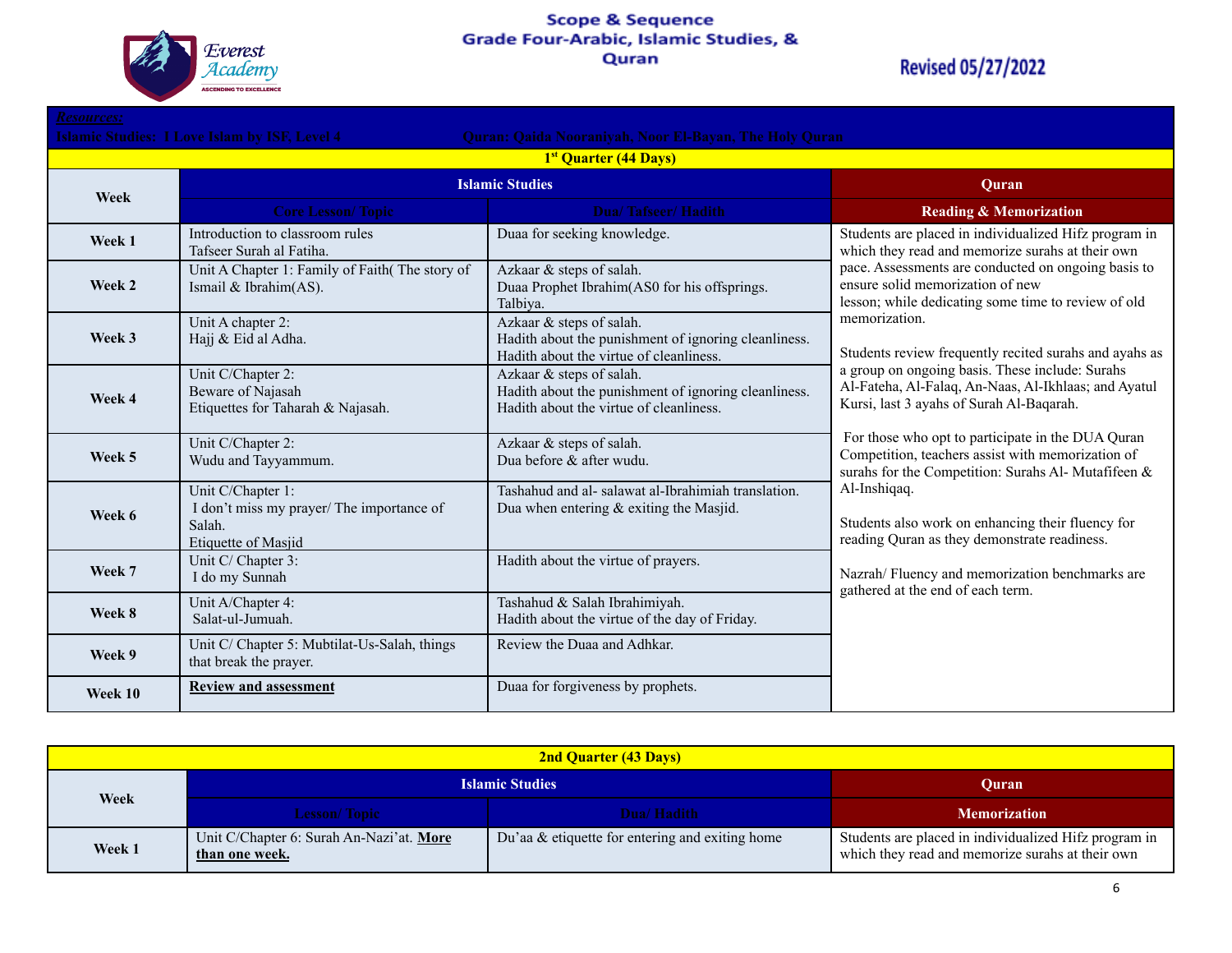# Scope & Sequence<br>Grade Four-Arabic, Islamic Studies, &



#### Quran

| <b>2nd Quarter (43 Days)</b> |                                                                   |                                                       |                                                                                                                                                                   |
|------------------------------|-------------------------------------------------------------------|-------------------------------------------------------|-------------------------------------------------------------------------------------------------------------------------------------------------------------------|
|                              | <b>Islamic Studies</b>                                            |                                                       | <b>Quran</b>                                                                                                                                                      |
| Week                         | <b>Lesson/Topic</b>                                               | Dua/Hadith                                            | <b>Memorization</b>                                                                                                                                               |
| Week 2                       | Unit A/Chapter 4: Prophet Yaqub and his<br>beloved son.           | Du'a sitting between two prostrations.                | pace. Assessments are conducted on ongoing basis to<br>ensure solid memorization of new<br>lesson; while dedicating some time to review of old                    |
| Week 3                       | Unit A/Chapter 5: Prophet Yousuf: A Leader in<br>Egypt            | Du'a for forgiveness.                                 | memorization.                                                                                                                                                     |
| Week 4                       | Unit B/ Chapter 1: The Quraish try to hurt the<br>Prophet         | Hadith about the importance of obeying the Prophet.   | Students review frequently recited surahs and ayahs as<br>a group on ongoing basis. These include: Surahs<br>Al-Fateha, Al-Falaq, An-Naas, Al-Ikhlaas; and Ayatul |
| Week 5                       | Unit B/Chapter 2: Al Hijrah from Makkah to<br>Madina.             | Tafseer Surah Al-Ikhlas.                              | Kursi, last 3 ayahs of Surah Al-Baqarah.                                                                                                                          |
| Week 6                       | Unit B/Chapter 3: Building the Masjid.<br>Etiquette of Masjid     | Duaa when entering and leaving the masjid.            | For those who opt to participate in the DUA Quran<br>Competition, teachers assist with memorization of                                                            |
| Week 7                       | Unit B/Chapter 4: Courage and faith: The<br>battle of Badr.       | Etiquette for eating.<br>Dua before and after eating. | surahs for the Competition: Surahs Al- Mutafifeen &<br>Al-Inshiqaq.                                                                                               |
| Week 8                       | Unit B/Chapter 5: Disobedience is Harmful:<br>The Battle of Uhud. | Hadith about the virtue of cleanliness.               | Students also work on enhancing their fluency for<br>reading Quran as they demonstrate readiness.                                                                 |
| Week 9                       | Review and Assessment.                                            | Review and Assessment.                                | Nazrah/Fluency and memorization benchmarks are<br>gathered at the end of each term.                                                                               |

| <b>3rd Quarter (43 Days)</b> |                                          |                                             |                                                                                                           |
|------------------------------|------------------------------------------|---------------------------------------------|-----------------------------------------------------------------------------------------------------------|
| Week                         | <b>Islamic Studies</b>                   |                                             | Ouran                                                                                                     |
|                              | <b>Lesson/Topic</b>                      | Dua/Hadith                                  | <b>Memorization</b>                                                                                       |
| Week 1                       | Surah At-Takweer with Tafseer.           | Relevant Hadith at Teacher's discretion.    | Students are placed in individualized Hifz program in<br>which they read and memorize surahs at their own |
| Week 2                       | Surah At-Takweer with tafseer.           | Dua & Etiquette for sleeping and waking up. | pace. Assessments are conducted on ongoing basis to<br>ensure solid memorization of new                   |
| Week 3                       | Chapter 4: Adab ut ta Re'RReview.        |                                             | lesson; while dedicating some time to review of old<br>memorization.                                      |
|                              | Unit E/ Chapter 1: Sleeping Well.        | Relevant Hadith at Teacher's discretion.    |                                                                                                           |
| Week 4                       |                                          | Dua for looking in the mirror               | Students review frequently recited surahs and ayahs as<br>a group on ongoing basis. These include: Surahs |
| Week 5                       | Unit E/ Chapter 4: Adab Al-Ta'am.        | Dua before and after eating.                | Al-Fateha, Al-Falaq, An-Naas, Al-Ikhlaas; and Ayatul                                                      |
|                              |                                          | Etiquette for eating.                       | Kursi, last 3 ayahs of Surah Al-Baqarah.                                                                  |
| Week 6                       | Unit E: review and assessment for Unit E | <b>Review Duaas.</b>                        | For those who opt to participate in the DUA Quran<br>Competition, teachers assist with memorization of    |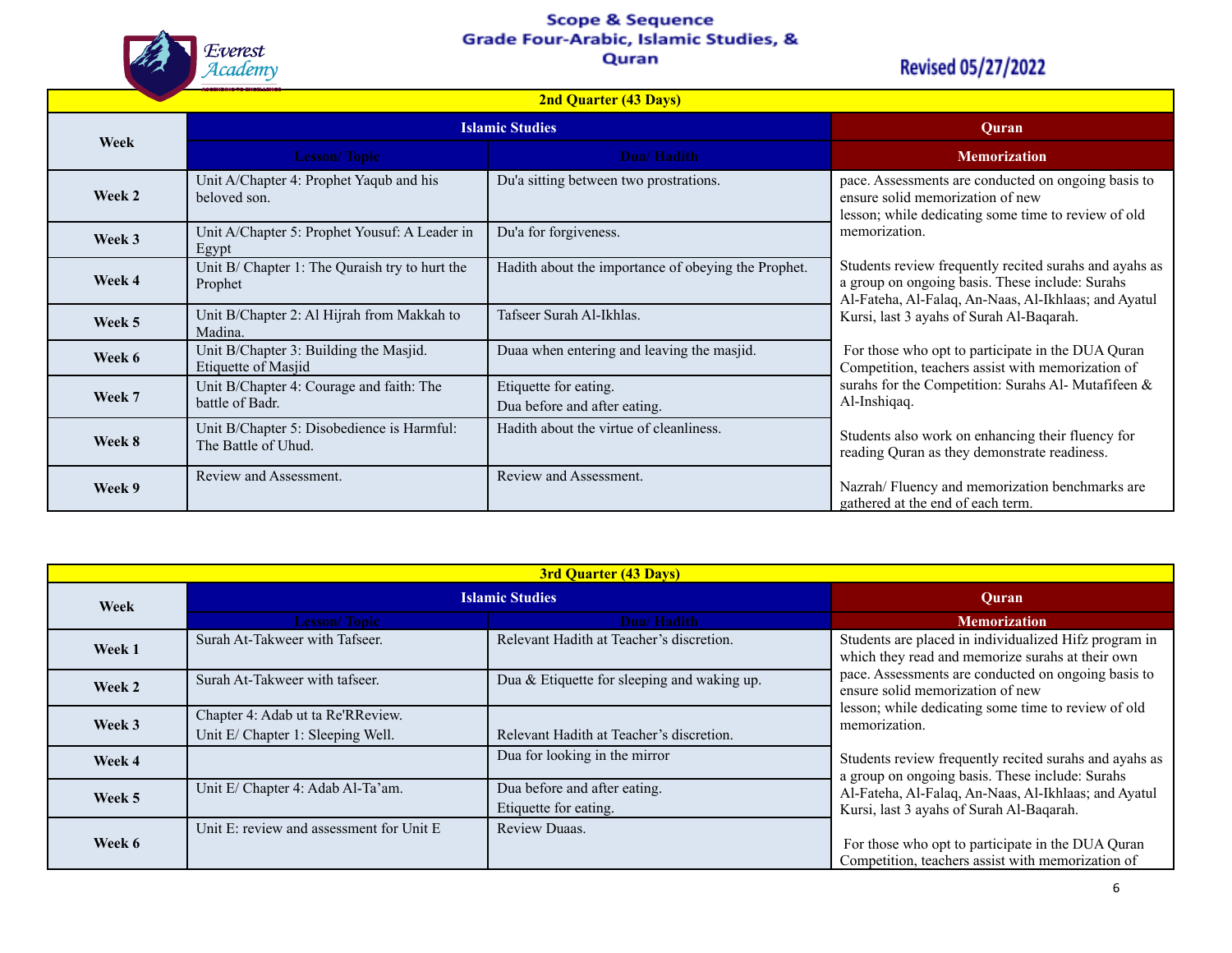Scope & Sequence<br>Grade Four-Arabic, Islamic Studies, &



#### Quran

| <b>3rd Quarter (43 Days)</b> |                                                                |                                       |                                                                                                   |
|------------------------------|----------------------------------------------------------------|---------------------------------------|---------------------------------------------------------------------------------------------------|
| Week                         | <b>Islamic Studies</b>                                         |                                       | Ouran                                                                                             |
|                              | <b>Lesson/Topic</b>                                            | Dua/Hadith                            | <b>Memorization</b>                                                                               |
| Week 7                       | Unit D/Chapter 1: The Islamic year.                            | Hadith about the lunar month.         | surahs for the Competition: Surahs Al- Mutafifeen &<br>Al-Inshigag.                               |
| Week 8                       | Unit D/Chapter 2: Ramadan.<br>Khateeb Recognition/ Celebration | Dua for the last ten days of Ramadan. | Students also work on enhancing their fluency for<br>reading Quran as they demonstrate readiness. |
| Week 9                       | Unit D/Chapter 3: Fasting.                                     | Dua for breaking fast.                | Nazrah/Fluency and memorization benchmarks are<br>gathered at the end of each term.               |

| 4th Quarter (46 Days) |                                                                                                                             |                                                                                                                  |                                                                                                                                                     |
|-----------------------|-----------------------------------------------------------------------------------------------------------------------------|------------------------------------------------------------------------------------------------------------------|-----------------------------------------------------------------------------------------------------------------------------------------------------|
| Week                  | <b>Islamic Studies</b>                                                                                                      |                                                                                                                  | Quran                                                                                                                                               |
|                       | <b>Lesson/Topic</b>                                                                                                         | Dua/Hadith                                                                                                       | <b>Memorization</b>                                                                                                                                 |
| Week 1                | Unit D/Chapter 4: Mubtilat-us-siyam.<br>Unit D/Chapter 5: Salat-ul Taraweeh.                                                | Hadith about manners in Ramadan.<br>Hadith about the virtue of Qiyam Al-Layl                                     | Students are placed in individualized Hifz program in<br>which they read and memorize surahs at their own                                           |
| Week 2                | Unit D/Chapter 6: The Month of Seeking<br>Knowledge.                                                                        | Dua for knowledge.                                                                                               | pace. Assessments are conducted on ongoing basis to<br>ensure solid memorization of new<br>lesson; while dedicating some time to review of old      |
| Week 3                | Unit D Chapter 7: Eid Ul Fitr<br>Unit D/ Chapter 8: Surah Al-Infituar with<br>Tafseer.                                      | Etiquettes for celebrating Eid ul Fitr                                                                           | memorization.<br>Students review frequently recited surahs and ayahs as                                                                             |
| Week 4                | Unit G/Chapter 1: Brotherhood in Islam<br>Unit G/Chapter 2: Muslims love each other                                         | Hadith about brotherhood<br>Hadith about importance of faith and brotherhood                                     | a group on ongoing basis. These include: Surahs<br>Al-Fateha, Al-Falaq, An-Naas, Al-Ikhlaas; and Ayatul<br>Kursi, last 3 ayahs of Surah Al-Baqarah. |
| Week 5                | Unit G/Chapter 3: The six Rights of a Muslim<br>Unit G/ Chapter 4: Helping others helping<br>yourself, I Do not hurt others | Hadith about right of each Muslim upon another<br>Hadith about the virtue of kindness towards poor and<br>widows | For those who opt to participate in the DUA Quran<br>Competition, teachers assist with memorization of                                              |
| Week 6                | Unit G/ Chapter 5: I do not hurt others                                                                                     | Review                                                                                                           | surahs for the Competition: Surahs Al- Mutafifeen &<br>Al-Inshiqaq.                                                                                 |
| Week 7                | Unit G/ Chapter 6: Surah Al-Mutaffafin.<br>Tafseer of Surah Al-Mutaffafin                                                   | Relevant Hadiths & Duas at Teacher's discretion                                                                  | Students also work on enhancing their fluency for<br>reading Quran as they demonstrate readiness.                                                   |
| Week 8                | Unit F/ Chapter 1: Islam in Africa<br>Unit F/ Chapter 2: Beautiful Mosques in Africa                                        | Review                                                                                                           | Nazrah/Fluency and memorization benchmarks are<br>gathered at the end of each term.                                                                 |
| Week 9                | Unit F/ Chapter 3: The first Muslim country in<br>Africa/Egypt                                                              | Review                                                                                                           |                                                                                                                                                     |